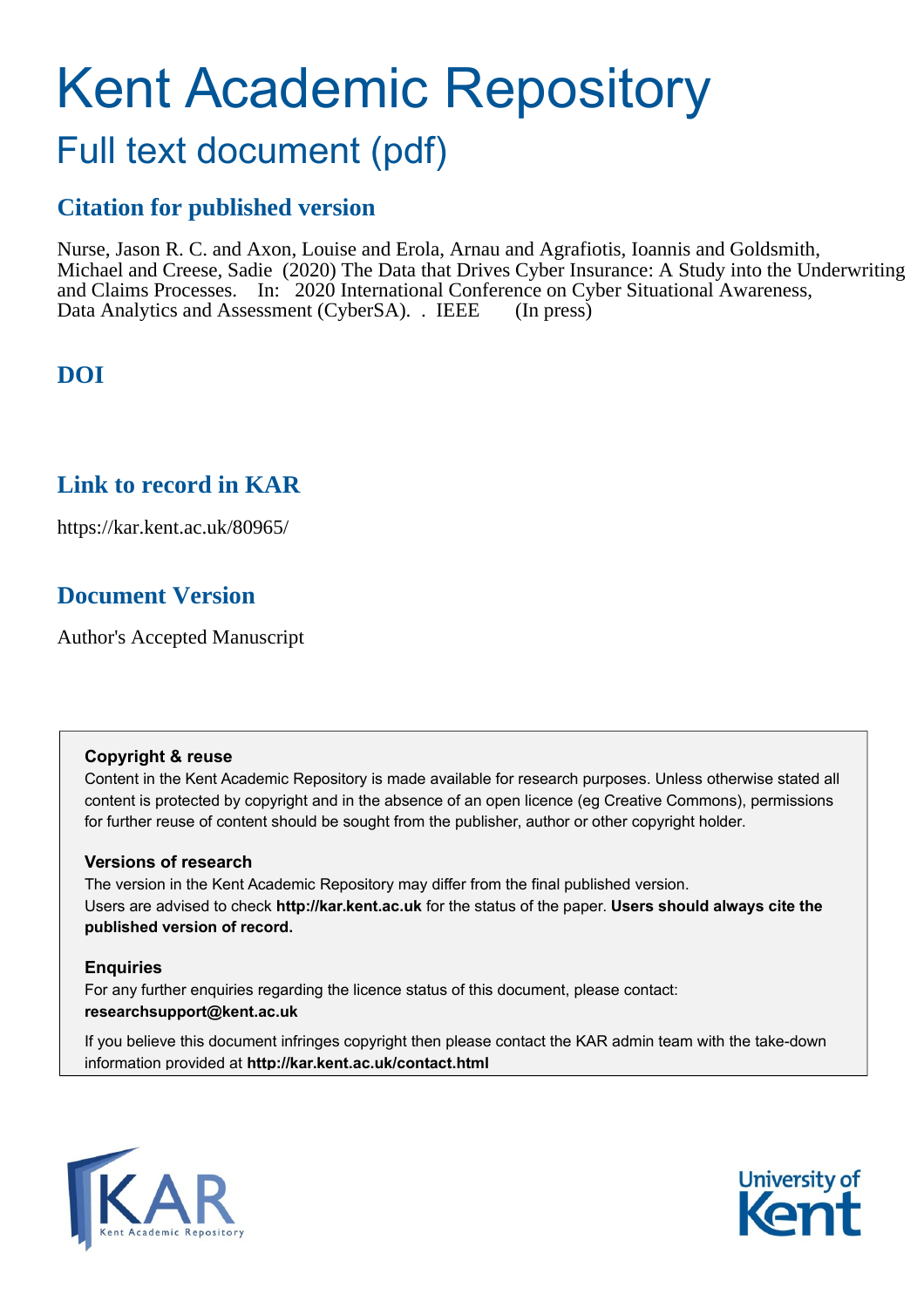# The Data that Drives Cyber Insurance: A Study into the Underwriting and Claims Processes

Jason R.C. Nurse<sup>1</sup>, Louise Axon<sup>2</sup>, Arnau Erola<sup>2</sup>, Ioannis Agrafiotis<sup>2</sup>, Michael Goldsmith<sup>2</sup>, and Sadie Creese<sup>2</sup>

<sup>1</sup>School of Computing, University of Kent, UK

j.r.c.nurse@kent.ac.uk

<sup>2</sup>Department of Computer Science, University of Oxford, UK

{*first.last*}@cs.ox.ac.uk

*Abstract*—Cyber insurance is a key component in risk management, intended to transfer risks and support business recovery in the event of a cyber incident. As cyber insurance is still a new concept in practice and research, there are many unanswered questions regarding the data and economic models that drive it, the coverage options and pricing of premiums, and its more procedural policy-related aspects. This paper aims to address some of these questions by focusing on the key types of data which are used by cyber-insurance practitioners, particularly for decision-making in the insurance underwriting and claim processes. We further explore practitioners' perceptions of the challenges they face in gathering and using data, and identify gaps where further data is required. We draw our conclusions from a qualitative study by conducting a focus group with a range of cyber-insurance professionals (including underwriters, actuaries, claims specialists, breach responders, and cyber operations specialists) and provide valuable contributions to existing knowledge. These insights include examples of key data types which contribute to the calculation of premiums and decisions on claims, the identification of challenges and gaps at various stages of data gathering, and initial perspectives on the development of a pre-competitive dataset for the cyber insurance industry. We believe an improved understanding of data gathering and usage in cyber insurance, and of the current challenges faced, can be invaluable for informing future research and practice.

*Index Terms*—Cyber Insurance, Cyber risk, Underwriting, Claims, Cybersecurity, Focus Groups

#### I. INTRODUCTION AND BACKGROUND

Cybersecurity incidents are now commonplace, with attackers targeting everyone from individuals to organisations and governments. To protect against attacks, there are a variety of security controls, focused across the traditional areas of prevention, detection and reaction. These are a core part of cybersecurity risk management and can additionally support cyber resilience practices [15, 28, 32]. Cyber insurance features within risk management and is a mechanism for organisations to share or transfer some of the risk they face. For instance, an organisation may purchase insurance to be covered against a data breach, and retain help recovering costs or mitigating losses related to it (e.g., customer notification expenses, business interruption from computer network downtime, incident response and costs for system restoration). As a result, cyber

insurance has become increasingly popular, and has featured in a range of industry and government reports/activities including those from Marsh, AXIS, AON, Hiscox, Deloitte, the EastWest Institute, ENISA and OECD [2, 14, 16, 20, 25, 26, 30, 34].

In this paper, we seek to better understand the cyber insurance process and thereby provide new insights into an area where there is arguably a dearth of research based on views and experience of cyber-insurance practitioners. Our aim is to develop an understanding of the crucial role that the types of data used in cyber insurance play in decisionmaking during the cyber-risk underwriting and insurance claim processes. To complement this, we also look at gaps that practitioners perceive that exist in current data-gathering and usage processes, and explore the topic of a pre-competitive dataset. Such a dataset could be the cornerstone for the entire cyber insurance industry in the attempt to fill gaps in datagathering processes for underwriting and claim policies.

Given our aim, this work involves a qualitative study, and in particular a focus group with a range of experienced cyber insurers from underwriting, actuarial services, claims, breach response, and cyber operations. Through this study, we outline a series of key data points which can further inform current discussions and analytics in cyber insurance, while also paving the way for future research (on which new data points may be needed to provide more effective and efficient insurance underwriting and claims processes).

While cyber insurance has featured in research for at least two decades (with seminal works including [7, 10, 22, 24]), numerous open challenges still exist in research and practice. These span several issues across the field; for instance, there are the complexities of measuring, modelling and predicting cyber risk (especially given the evolving nature of cyber attacks, non-standard architectures of targets, and growing instances of 'silent cyber') [5, 11, 23, 27, 40, 42]. Beyond those more technical aspects, there are also difficulties in understanding the decisions driving the insurance underwriting and claims processes, including those relating to security control recommendations [29, 36, 38, 41]. Furthermore, we must not overlook the reality of a lack of awareness about cyber insurance, social insurance stigmas, and general negative perceptions [4, 12, 13, 25, 31]. Such negative perceptions can inhibit the uptake of cyber insurance policies, and are boosted

This paper has been accepted to IEEE Cyber Science 2020, International Conference on Cyber Situational Awareness, Data Analytics and Assessment (CyberSA). ©2020 IEEE.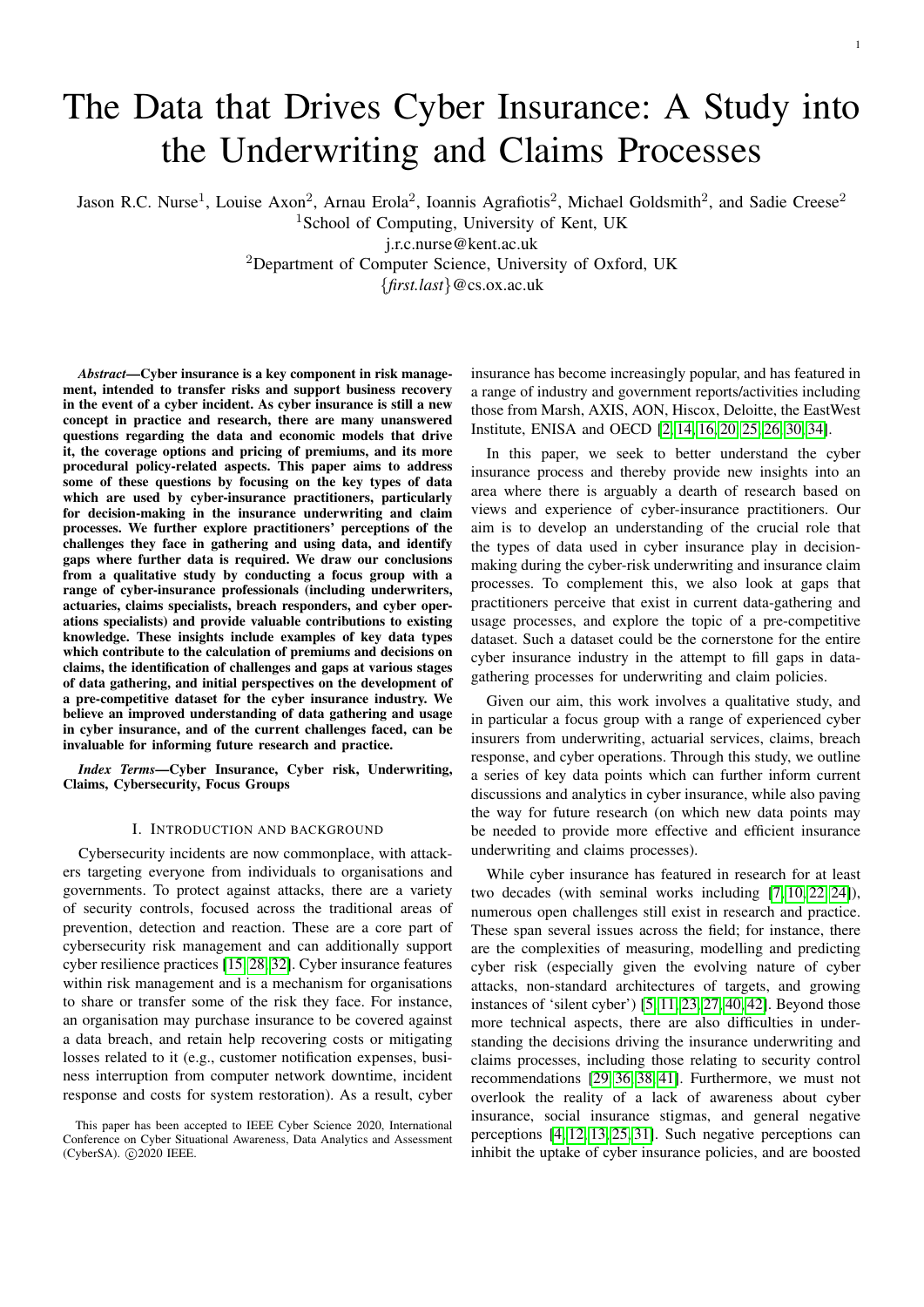by the rejection of large cyber claims by insurance companies, which has already started to occur [39].

In one of the most recent, comprehensive and systematic reviews of cyber insurance, Dambra et al. [11] highlight that although the field has made some notable strides (in areas such as game theory, economics and risk management), there are several open issues in risk prediction, automated data collection, catastrophe modelling and digital forensics. A core theme across all of these issues is data, be it for analytics, modelling or incident investigations. This emphasis on data can also be witnessed in other key work, most notably in a research agenda [21] for cyber risk and cyber insurance that is advocated by insurers and academics. Here, the authors call for research into what data should be used to assess risk and to prioritise assets, and also highlight the need for discussion around what cyber-related data-collection standards (that could drive insurance and risk analysis) would actually look like.

Although limited, there have been efforts to clearly define the data used in cyber insurance. ENISA, for instance, recognising the challenges in reasoning on cyber risk without a shared understanding, have called for harmonisation of riskassessment language used in cyber insurance [17]. Within their report, they outline a few activities and data types involved in the insurance process, including assessing industry characteristics, audit reports and security control sets. Another noteworthy contribution to the field is the Cyber Exposure Data Schema proposed by the Cambridge Centre of Risk Studies and RSM [9]. This provides an open resource to allow the capture, modelling and reporting of exposure (impacts) emerging from cyber incidents.

Where our research differs, and thus adds novelty, if compared to the two aforementioned articles, is the focus on identifying specifically the variety of data types used within the cyber insurance underwriting and claims processes. This work therefore has a wider, albeit more high-level, remit than the Cyber Exposure Schema, and it is more directed on data than ENISA's harmonisation work. Therefore, the work presented in this paper is compatible with these other articles, and may well provide avenues for future research.

The remainder of this article is structured as follows. Section II presents the methodology we adopt to conduct our research study, and thereby address our research aim. Next, in Section III we present and discuss the results of the study, considering the data currently used within cyber insurance as well as the additional data that insurers in cyberrelated policies would like to have. Finally, we summarise our research and outline avenues for future work in Section IV.

#### II. METHODOLOGY

To address the aims of this research, we conducted a focus group study with cyber insurers. Focus groups are an excellent way to explore a topic by promoting group discussion as applied to specific questions or problems. In our case, we were interested in engaging with professionals within the cyber insurance industry on the topic of the data that they use, or would like to have access to, in making decisions about underwriting a cyber risk and processing an insurance claim. We prepared a series of questions targeted at this aim and grouped these into two broad categories:

- The types of data gathered at significant points in the cyber insurance process: These points can include data gathered on the insurance applicant (client) before underwriting a cyber risk, during the policy period, and in the event of a cyber-insurance claim. We also sought to explore the types of data that are not currently gathered but would be ideal for insurers to have. Developing an understanding of these various kinds of data is an essential component in conducting research in the field of cyber insurance, and creating updates or enhancements to existing platforms and solutions.
- The feasibility and utility of creating a pre-competitive dataset within the cyber insurance industry: This dataset could provide a shared platform for making cyber insurance decisions (e.g., the value of a risk being underwritten) and thus broadly advance the efforts of the entire industry, while providing a basis for ongoing cyberinsurance research.

The focus group was designed to last 90 minutes and to be facilitated in a physical location convenient to the cyberinsurance professionals who participated. We audio recorded the session to allow transcription at a later date, and thereby provide a richer pool of data for analysis. The thematic data analysis approach ([8]) was adopted to allow us to assess the content, identify key codes (i.e., discrete information communicated in the text) and from these codes, construct themes (sets of related codes) based on participants' responses. These themes were used to extract key findings and form conclusions.

Given the aim of this study, it was imperative to recruit an experienced set of cyber-insurance professionals. We were assisted in this task by a series of research and project contacts, who generally adhered to snowball sampling principles. This study received ethical approval through the university's IRB panel, all participants were informed of the purpose of the study and were asked to give consent prior to participation.

#### III. RESULTS AND DISCUSSION

#### *A. Cyber insurance participants*

In total, a diverse group of 12 professionals from various stages of the cyber-insurance process agreed to participate in the study. These individuals were based in the UK but engaged with cyber insurance portfolios both nationally and internationally, particularly in the US (which is currently the global largest market). Specifically, the focus group consisted of: three underwriters (professionals involved in assessing a cyber risk and determining whether to write a policy and at what premium); two actuaries (experts in measuring cyber risk and predicting financial impacts), two claims specialists (those who take the lead in determining whether an insurance claim arising from a cyber incident should be paid, and calculate the appropriate amount); two cyber training specialists (professionals who train client companies and cyber insurers about cyber risk management); a breach response specialist (personnel who focus on supporting clients in immediate response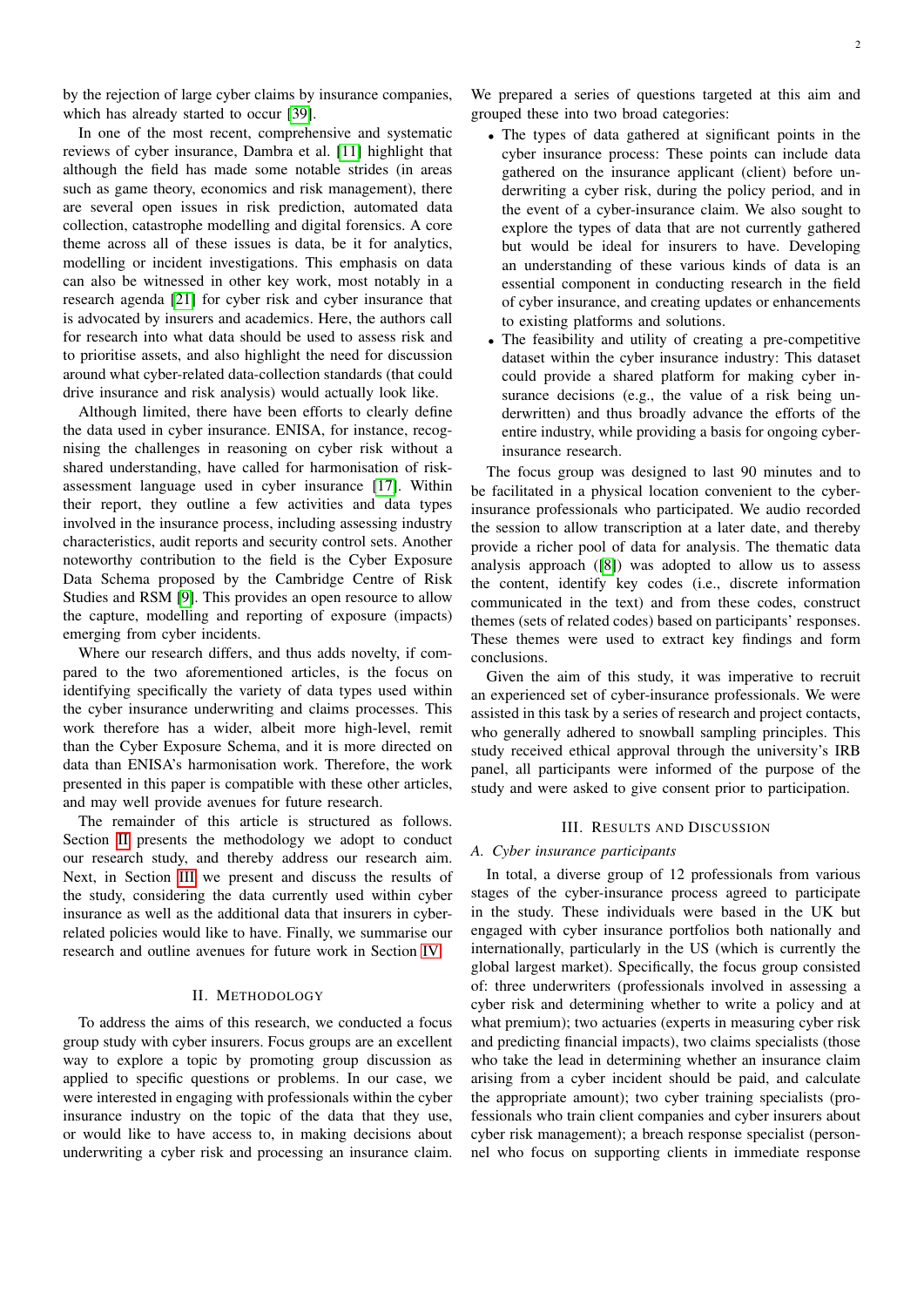activities after a cyber incident has occurred); and three cyber operations experts (individuals specialising in various parts of operations within cyber insurance companies more generally). Thus, we effectively had all of the roles partaking in cyber insurance procedures represented in our focus group. It is worth noting that this group of insurers engages with various segments of the insurance market spanning from very large to small clients and have experience with processing requests for large claims as well. This is advantageous as it provides insights pertaining to how insurers interact with different types of businesses and the different types of data they need for these cases.

#### *B. Types of data gathered during the cyber insurance process*

*1) Data gathered in order to determine whether to underwrite a cyber risk:* To set the foundation for the discussions, the first question posed focused on the data currently gathered by insurers about potential client businesses in order to determine their level of risk, and thus decide whether the client should be offered a policy (or at what premium). The responses to this question revolved around typical organisational characteristics such as turnover, headcount, number of (or whether) personal records held, and sector/industry. Headcount was one of the most interesting data points suggested; this was because it was viewed as a way to indicate the size of the corporation's IT estate, and thus its potential attack surface (e.g., likelihood to be targeted by phishing attacks or potential for human error).

The organisation's sector was also important to identify because it indicated whether certain specific regulations or procedures apply. For instance, a US healthcare business would need to comply with the Health Insurance Portability and Accountability Act (HIPAA), whereas for a manufacturing organisation, an insurer may be more interested in the setup of various Operational Technology (OT) and Information Technology (IT) systems.

Security-related information, as might be expected, also featured heavily in participants' responses; especially responses from underwriters. This spanned from basic data such as whether the company had a Chief Information Security Officer (CISO) and the extent to which employees received cybersecurity training, to more detailed information on IT/security setup, and the business' dependence on outsourced service providers. According to participants, these factors hinted at areas of significance when assessing the enterprise's capability (e.g., the presence of a CISO suggests the organisation may be more invested in cybersecurity practices), understanding of human cyber-risk (e.g., the focus on the human element with cyber training), and judging the potential for risks to the IT infrastructure (e.g., complexity of IT structure and dependence on external parties).

There was specific mention of checks for security controls such as firewalls and antivirus, and the frequency with which the organisation updated and patched its systems. External network scans, for example those offered by companies such as BitSight [6] and SecurityScorecard [37], were also used to gain an external, independent view of the security of the enterprise's infrastructure.

To complement these factors, claims specialists highlighted that loss history (analogous to works that capture cyber harm  $[1, 3]$  and the claims that these companies had made, if any, were also relevant factors. These would provide more insight into the organisation including its previous or current security practices and challenges, and their responses to them.

In addition, participants were keen to stress that many other unquantifiable factors and data were important to the cyber-risk identification process. According to a cyber training specialist:

*"... and a lot of the decision-making process is unquantifiable because it's to do with the interview process and the responses you're getting from the CISO who is responsible. The point is that the unquantifiable stuff is at least as important as the quantifiable stuff."*

Examples of unquantifiable factors included: the experience of the cyber insurer; the way that the potential client answers questions posed by the insurer (e.g., their rigour and the extent to which they are grounded in current, as opposed to dated, technology); and the client's use of certain services over others (for instance, specialised legal counsel was viewed by insurers as more helpful after a breach than general counsel, and as such this would be a factor to consider depending on the client's responses). While slightly different, many of these aspects can be linked to the experience of the insurer and therefore demonstrate some tacit knowledge that may be difficult to capture in any underwriting modelling approach (particularly a computational one).

Beyond the consideration of specific data types, two other high-level themes emerged during our study. The first was introduced by an underwriter and centred on the reality that in addition to industry type, the amount of data gathered depends immensely on the size of the client's company. This is a key aspect as it highlights the fact that different market segments may be approached differently by insurers.

For smaller organisations (e.g., Small-to-Medium-sized Enterprises (SMEs)) for instance, it was perceived that there are too many possible clients, therefore it is overwhelming to collect detailed data and conduct formative assessments for each one. Furthermore, it is an extremely competitive cyber insurance market and these types of businesses will perceive such scrutiny as an obstacle for purchasing a policy. In such scenarios insurers may end having access to only basic information such as the proposal forms (e.g., [41]) provided by the company. This is very different to larger organisations where there is a stronger argument for more extensive data gathering (e.g., meetings with CISOs, reports and detailed presentations on the security of the organisation) considering the higher level of the risk being underwritten. One participant from the claims team expressed this point clearly when speaking about smaller organisations:

*"There's a bit of a commercial trade off here on the amount of detail you go into the application form because if you ask too many questions, it's too onerous, but if you don't ask enough questions it comes back to bite you."*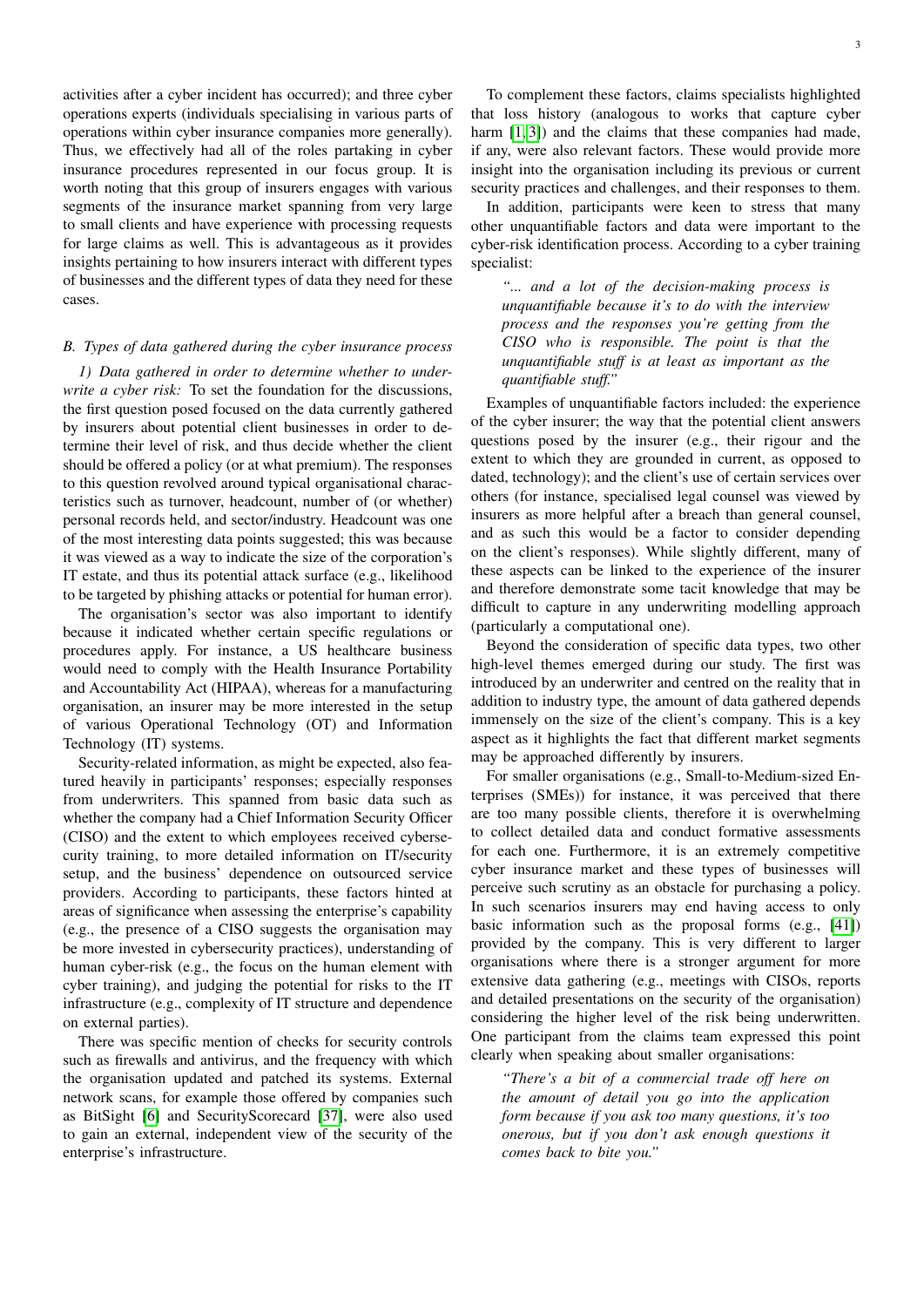The second theme relates to the first and pertains to the business element of the market. Participants deemed that the types of data mentioned above are useful and can help in making decisions, however, assessing the risk level or the security posture of a company ultimately has an element of subjectivity. This inherent subjectivity in defining risk may represent a potential future cost to the insurer; that is, it is a *potential* cost not a definite one. Often, according to the participant, insurers will underwrite the risk—unless it is clearly unacceptable—and put several protective measures around it to secure the business. This suggests that in some cases, the need to increase business (e.g., clients, revenue, etc.) can outweigh the need to make the 'perfect' underwriting decision. This fact is important especially as it focuses on the reality of market forces instead of a drive for perfection.

We also provided to participants the opportunity to think about and propose data that is not currently gathered, but which might be helpful to them when making their decisions on the cyber security posture of an organisation.

Overall, participants' responses to this question concentrated mainly on the security features of the organisation and on obtaining further insight into such processes. In particular, there was a desire to know more about the training and awareness measures undertaken to protect against threats (and human errors), and the extent to which backups were created, maintained and tested. These factors suggested a primary focus on the human side of risk (given that it was viewed as a gateway to numerous current attacks) and the ability of businesses to recover from incidents (with suitable backups).

One participant, a breach response expert, also suggested that external assessments (e.g., reports from penetration testing companies) would be ideal to have access to, as they provided an independent security review of the organisation. While these might not be trusted fully (as they was not commissioned by the insurers themselves), it could provide additional input to the decision process.

Another aspect mentioned pertained to understanding more about the business' plans over the upcoming year. For instance, plans to migrate IT systems to the cloud, to update IT systems, to change primary firewalls, or to acquire other organisations; if such plans exist, insurers were interested in what protective activities are introduced in these cases. One underwriter commented:

*"We're just told that [something may happen] and no information about what's actually going on; let's say it's a migration to the cloud or M&A [Mergers and Acquisitions] activity and they are interacting with another company, we need to know what that process is, what the road map is, any rollback contingency plans in place."*

This suggests that insurers currently may receive general information, but not at the level where they can adequately understand the risk involved. This is an interesting point considering the rate at which an underwritten cyber risk could change depending on the specifics of any of the aforementioned changes (e.g., a migration of systems to the cloud).

In discussing the topic of IT systems, one actuary suggested that it would be ideal to be able to have more insight into organisational processes and dependencies, in order to allow insurers to better consider risk aggregation in decision making. Specifically:

*"If you're an insurance company and you've written a thousand policies, the key issue for us is getting what services they are using, what providers, do they all have Amazon Web Services, and how reliant are they on it."*

This perspective focuses on the underlying requirement for insurers to understand more about how client organisations work. This is not only for defining value at risk and premiums, but also to elucidate systemic risk across their client insurance portfolio. Systemic risk is a crucial concern for insurers and has been explored in detail in various reports [16, 19, 35].

There were also calls for more information due to ambiguities in proposal forms returned by potential clients. The wording of these forms was, at times, viewed as too rigid and not flexible enough to cater for large numbers of organisations. This would be particularly important during engagement with smaller organisations, where proposal forms are a primary method of data gathering to make decisions on risk exposure. For instance, a question may ask, "Do you perform penetration tests on a quarterly basis? Yes / No". This can, on occasion, force a company to select 'No' even if they perform tests more regularly; this can therefore be contrary to what the question is aiming to assess.

Moreover, according to one underwriter, standardised forms from some brokers may focus on topics not relevant to all clients. An example was provided that suggests that most of the forms currently concentrate on privacy (likely largely due to related laws and regulations such as the General Data Protection Regulation [18]) and business interruption. However, this emphasis may be unsuitable for some organisations, e.g., a proposal form with many privacy questions is arguably not best suited for a manufacturer.

The last point raised offered a different opinion and suggested that while having a good understanding about security controls was useful, it would be better to know about the effectiveness of the company's controls at addressing the risk they face. Summing up the point, a cyber operations specialist said:

*"For me, a lot of this is around effectiveness. All these things we are talking about, are they effective, so is training effective? If you have a training programme in place and it's busy, it's automated and yet it isn't working and in fact staff are failing more phishing tests. So, it might tick a box on the proposal form that says, yep we got an automated cyber awareness training, brilliant, but it doesn't then say that everyone's failing it and failing it more and more each time."*

This is a salient point as it highlights the fact that security is more than the presence of controls, it must also consider their effectiveness. It further raises the question of how effectiveness can best be assessed; should companies be required to capture and present this information, or should effectiveness be part of a larger framework, such as one that would compose a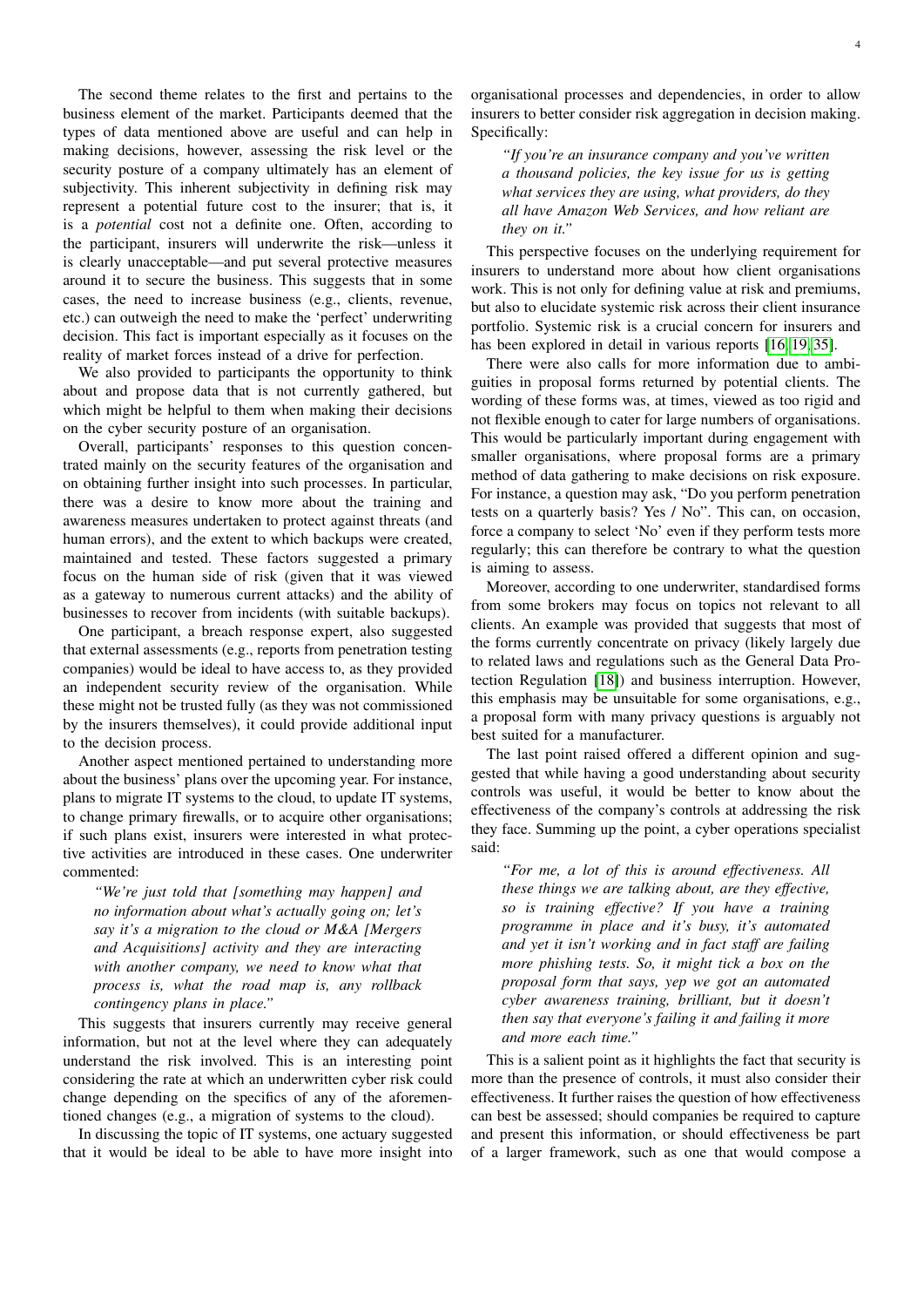pre-competitive cyber insurance dataset? In the former case, one participant expressed that it might be difficult to achieve this as it could, in effect, 'show up' CISOs/IT managers that are not performing well. Given that they are often the ones with whom insurance brokers and underwriters interact, such company representatives would be increasingly reluctant to share security-control effectiveness information. Finally, there is the reality that while controls, tools and training may demonstrate increased effectiveness (e.g., more intrusions blocked or reduced phishing click rates), attackers only need to be successful once to compromise systems [33].

*2) Data gathered between writing a policy and its renewal:* The next area we explored considered the data gathered by insurers on their clients in the period between writing the policy and its renewal (typically 12 months later). In general, participants mentioned that only minimal amounts of data was gathered at this stage, if any. The most common information of interest to underwriters and claims specialists was whether there were material changes to the client's business, and in particular whether the client organisation acquired any other companies or whether they were acquired by others. While this tended to be the standard way of monitoring changes to clients in the insurance industry, this was also an area of concern because of the thresholds set before clients were obliged to notify insurers. As one cyber underwriter stated:

*"It depends on the broker, the only ones [causes for insurer notification] that are written into the policy are changes in the controls if they are acquired or acquire someone else but you normally have a threshold for that, so 15% or so of your revenues and if it's under that then they're not obliged to tell us during the policy period."*

This suggests that information on risk may be lacking during this period, as one might imagine a situation where, for example, two million-dollar organisations merge, and due to their similar sizes, the 15% revenue difference threshold is not met. As such, there may be no updates provided to the insurer. According to participants, there are also no contractual requirements for such a notification/update during the policy (unless clauses have been specific, e.g., pertaining to thresholds). Acquisitions can also be important to examine from the perspective of the risk profiles of organisations. As described by one underwriter:

*"... say a university acquires a payment processor which would change the risk profile quite dramatically but [as] they [i.e., the payment processor] are tiny, you might not even know because it wouldn't trigger that acquisition threshold in the policy."*

This raises a crucial point linked to how dynamically and significantly risk profiles of organisations can change during the lifetime of a policy, without the knowledge of the insurers who have underwritten that risk. When questioned about whether there was an opportunity to gather more data on client operations in the process leading up to a policy renewal, participants mentioned that it was possible but also challenging. One underwriter noted that it was not uncommon to receive policy renewal applications, via a broker, from large

client organisations that only checked whether the organisation had changed their business or had any claims in the last 12 months. This hinted at the challenges of working with insurance brokers, who can often act as the gatekeepers and primary interface to some clients, and to the industry more fundamentally considering the fact that if not reviewed, cyber risk can change significantly over such long periods. An underwriter picked up on exactly this point with the comment:

*"The thing about cyber is that if a company hasn't made any changes or improvements in 12 months, that should lead to a premium increase because the risk is very different."*

However, and as highlighted earlier, the business component often mediates such decisions, with another underwriter quickly interjecting and stating that the insurer would never be able to implement or follow through with that. The first underwriter then continued:

*"But then, there's the side from a business or a competitive market standpoint: if a company comes in and says: no changes for the last 12 months. Then, we put the premium up 5 or 10% because they haven't made any positive changes, then we will lose the business because someone will just underwrite it at the price that we did last year. So, there is that side of it as well."*

The difficulty in such cases therefore resides not only in identifying and gathering appropriate data about a client and their potential value at risk, but also in balancing this with the need to remain competitive in the market. This tension is an intriguing one noting how quickly risks can change. Ultimately, it may also mean that actual client risk profiles may not accurately align to how that risk is viewed on an insurer's books (and also reflected in the premiums charged).

Similar to our previous section, we allowed participants to suggest data that is not currently gathered during this period, but which they regarded as of interest to them. This resulted in a largely homogeneous set of responses, including progress on planned system or process migrations (e.g., system updates, IT changes, migrations of data to other platforms), and updates on security training activities. Some participants were keen to discover more about the security maturity of the organisation and how they responded to security developments (including incidents). To sum it up, a breach response specialist commented:

*"More information on the wins and losses and how they handle them; and how they get systems back up and running and how effective are they at doing that most of the time."*

This is noteworthy as it suggests an appetite — at least for some part of the insurer community — for data on effectiveness of security mechanisms and processes. The benefit in such cases is that they appreciate the reality of data breaches and therefore concentrate on response capabilities as well.

*3) Data gathered after a cyber incident:* To further expand our understanding of data gathered by insurers, we then moved to consider what data was gathered after an incident. It was clear from responses that in the event of a claim, insurers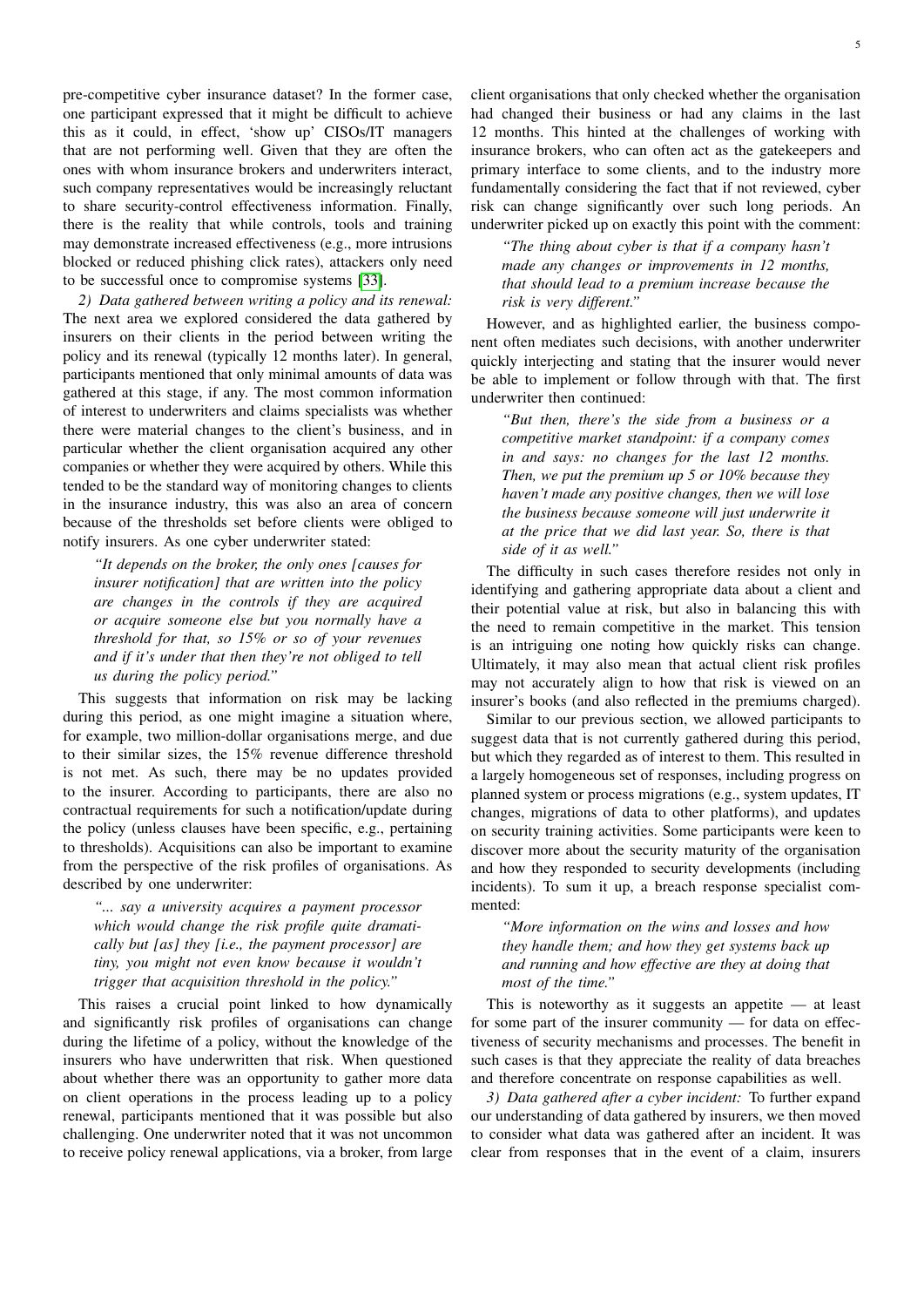were able to gather a significant amount of data about the organisation. This could span follow-up questions in line with the proposal forms (that were gathered before underwriting the risk) to compare those statements with actual activities, changes in systems, who has been contacted/involved in dealing with the incident, what exactly has occurred and any associated costs. These were aptly summarised by one cyber insurance claims specialist:

*"First and foremost, the two prime responsibilities are to try to find out as early as possible what's the claim going to cost so that we can reserve and to find out enough information to confirm or deny coverage as early as possible."*

Another source of valuable data was the breach response team involved in handling the incident. These teams would provide a detailed capture of how the business is actually operating and specific insight behind the cause and chain of activities involved in the cyber security incident.

While data access after an incident was not a challenge, participants highlighted that data gathering and storage was. Typically claims would need to be first stored in a standard market platform, and then this platform accessed to retrieve information about the incident. The difficulty with the platform however, was that it significantly constrained what data could be uploaded about an incident. For instance, participants identified that it was not possible to easily note the types of attack or specifics of malware involved. This would instead need to be shared over some other platform such as email. These workarounds were viewed as less than ideal and had further implications on the ability to search for past incidents, and run analytics on risks (e.g., understanding what risks clients were most exposed to within the last 12 months). This is an area that would require further work, most likely at the industry level.

#### *C. The feasibility and utility of creating a pre-competitive dataset*

Having gained insight into the various types of data that is gathered at key points in the cyber-insurance process, we shifted our attention to investigating the feasibility and utility of the creation of a pre-competitive dataset within the cyberinsurance industry. The goal of this dataset would be to provide a platform for making cyber-insurance decisions that could be shared across industry.

When posed the question about the feasibility of the creation of such a dataset, none of the participants felt that it would work, nor were they comfortable in sharing the information necessary to create it. The justification for this decision was cited to be building and maintaining a competitive advantage, in what is still a new market. As one underwriter made clear:

*"[As a cyber insurer, you've] taken the risk to build to where you are, that's your IP at that point, that's your competitive advantage."*

#### And as emphasised by an cyber-insurance actuary:

*"It's general economics, the first adopter or first mover advantage, given you've invested heavily into being market leaders, why should you want to enable*

#### *other people to come in and compete with you essentially?"*

In discussing the feasibility of creating such a dataset further, another participant suggested that the structure of a pre-competitive dataset may already exist in the form of the proposal forms (such as those summarised in research [41]) issued by insurers. These forms gather relevant data about clients and can be shared across underwriters, and therefore, if the client information from each completed form was collected and placed in a database, that could form its basis. This was an intriguing suggestion, but one that was quickly opposed by another participant, an actuary, who highlighted the fact that companies and even clients would not be willing to share this data. He noted:

*"I would argue that proposal forms are also proprietary and you wouldn't want to share that with anyone ... Some of our clients don't even want to send us their information as their broker, let alone share it with their re-insurers. People are insanely protective."*

These comments also relate to earlier findings and the difficulty in gathering data from clients. In this case, the challenge was not only gathering that data but encouraging insurers to share it (or/and other information) into a collaborative precompetitive dataset.

From these and other comments made during the focus group, it was apparent that, at least based on this group, the market may not be ready to create a pre-competitive dataset. This is linked to the fact that insurers may have invested significantly in becoming market leaders and that the introduction of such a dataset would negatively impact their efforts (i.e., either by lowering barriers to enter the market or by exposing current market knowledge).

Although the idea of creating a pre-competitive dataset may not be currently feasible, we were interested to gather participants' opinion on what types of data would be ideal to include in such a dataset. We believe this would be useful information to discuss in this setting considering that the market's opinion on such a dataset might change as time progresses. This question resulted in a few different responses. One cyber training specialist expressed that client sector, turnover, number of employees and number of customers were enough to determine 80% of the answer to how to price risk. In his opinion, this, in addition to whether the client had a claim or not in the past, could lead to a reasonable judgement. As such, these data points would be crucial to a pre-competitive dataset.

A claims specialist offered a different perspective and suggested that the more confidential information (e.g., past incident information, actual cost of claims and breakdown of costs, etc.) would be more useful at making decisions at that stage. It may therefore be possible that different levels of data (in a pre-competitive dataset) are required at separate stages of the process. This also, of course, needs to consider appropriate laws, regulations and client preferences.

We further sought to explore participants' opinions on the extent to which data on assets, threats, harms and controls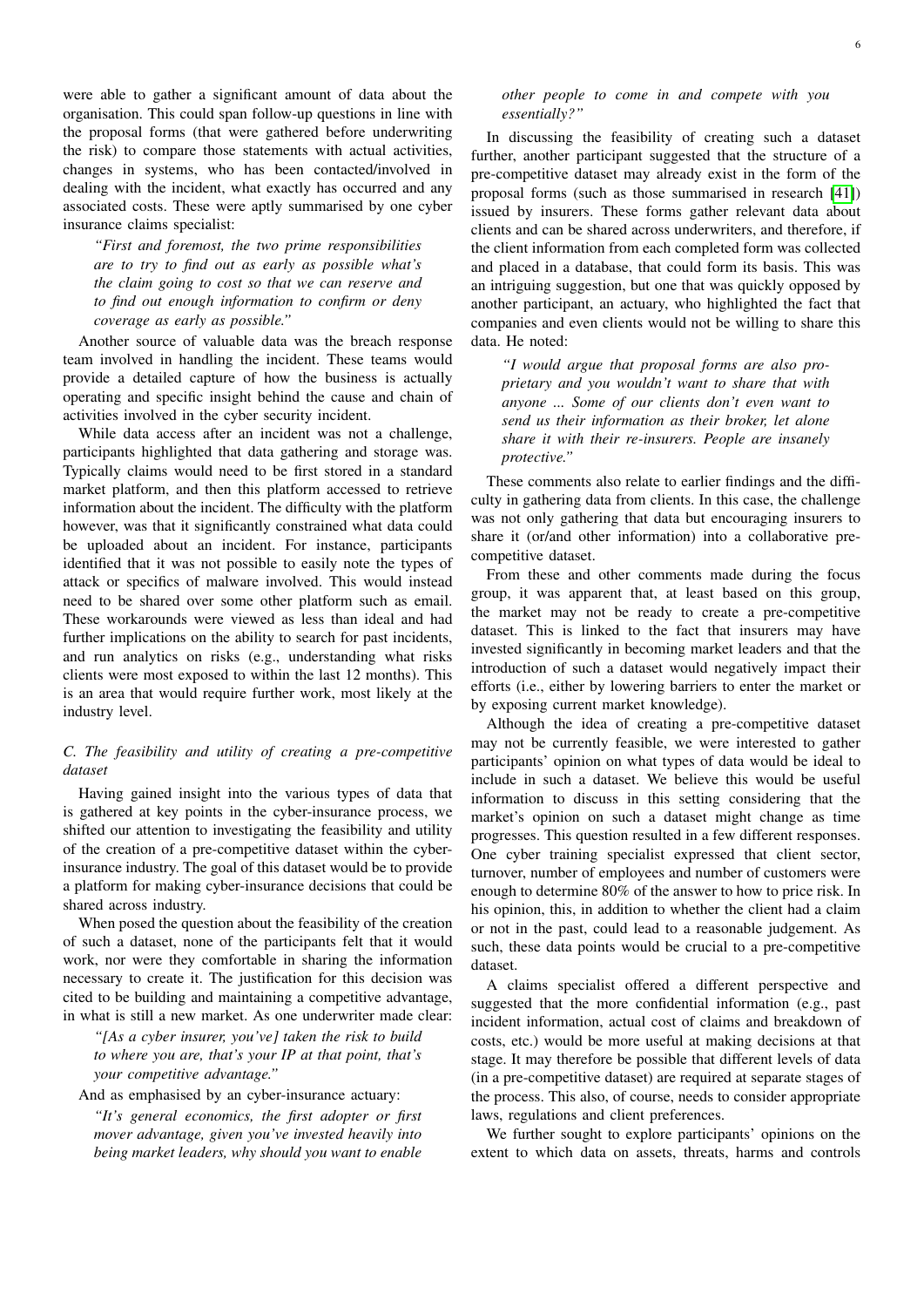may feature as a part of the dataset. According to one actuary however, the cyber insurance industry was not at that stage of maturity as yet. In summary:

*"That information may be too hard to capture because every organisation will have different types of assets, different security setups and to standardise that and draw meaningful conclusions from it we're not at that stage yet."*

While an isolated response, this does highlight a real challenge behind gathering such a dataset and standardising it to the point that analytics can be performed by sector, size or other enterprise characteristics. Focusing specifically on security controls, we also sought to explore which controls participants viewed as the most effective, and would, for instance positively impact their decision of taking on a particular risk. There were various responses to this question including cybersecurity training, regular penetration testing, network segmentation, multifactor authentication, dual verification of payments, and data monitoring and control. The most common response however was in the organisation's ability to respond to a cyber incident. One actuary commented:

#### *"It's not if it's when, it's how you handle post breach. Have you got a PR statement prepared? How do you minimise the damage?"*

To build on this, participants stressed the importance of practising incident response and rehearsing how to respond in such cyber incident situations. This included identifying appropriate communication messages and settings. It was clear that members of the focus group were aware of the pervasiveness of attackers and the high likelihood of eventual breaches. These are all common principles that can be found in most cyber incident response or resilience playbooks.

#### IV. CONCLUSIONS AND FUTURE WORK

Cyber insurance is still a field in its infancy, and as such, there are several open questions pertaining to assessing cyber risk, encouraging cyber insurance adoption, calculating risk exposure, writing policies, and supporting claims and business recovery. This paper has contributed to the field by providing new insight into the types of data which cyber-insurance practitioners use on a daily basis to conduct their business. While our work has primarily engaged with UK-based participants, their experience with global portfolios means that our findings are relevant for all geographical areas. This is important given how quickly the cyber insurance market is expanding worldwide.

From our analysis of the focus group data, we identified a large range of data types gathered by insurers, and reported these within the main stages in which they are used. For instance, before a risk is underwritten, insurers are likely to be interested in security related information such as whether the company has a CISO and the extent to which employees received cybersecurity training. At the claim stage, the amount of information gathered can drastically increase and is often an opportunity to clarify key assertions made earlier in the process.

Throughout this data exploration exercise, it became apparent that generally cyber underwriters have a challenging task balancing the gathering of data from clients. If too much data is requested clients (or potential clients) may choose a competitor but if too little data is requested, it may increase the risk to the insurer. Claims specialists also have challenges to overcome even though after an incident they do receive a significant amount of data. A primary issue here is to have in place the systems meant to capture data, and to design the platforms where data can be easily searched and analysed.

On the topic of the creation of a pre-competitive dataset, participants did not view this favourably. Their perspective was motivated by the impact of such a dataset on the competitive advantage. There was also the question of exactly what such a dataset would contain. While some individuals provided suggestions, these did not always align and such conflicts clearly represent the challenge of creating a pre-competitive dataset at present.

This work provides directions for several avenues of future work. The first involves expanding upon this research with a large-scale survey with cyber-insurance practitioners. Focus groups provide a perfect opportunity to explore topics in detail, however surveys allow such insights to be expanded upon and, to some extent, generalised. In particular, it would be valuable to use surveys to further explore the extent of the identified challenges to, and gaps in, current data collection and the reasons behind them. This could inform potential solutions that align with the capacity and requirements of the insurance community. We could also aim to examine in more detail the various market segments that exist, and how data use and needs by insurers may vary across these segments. It was clear from our work that larger organisations are subject to more exhaustive data requests however, we are yet to explore what specific types of data may be preferred by insurers depending on a company's market segment.

A second area of research could focus on operationalising the data points mentioned (and any other data points that can be discovered), through the definition of a comprehensive model or end-to-end cyber-insurance process. This could specify key inputs and outputs, which can impact risk exposure and premiums. Such models or processes can be immensely valuable for research (i.e., in providing insights where academic and research efforts may be concentrated), but may be against the preferences of cyber insurers — this links to the resistance to the creation of a pre-competitive dataset.

#### ACKNOWLEDGEMENTS

This research was sponsored by AXIS Insurance Company, whose support is gratefully acknowledged.

#### **REFERENCES**

- [1] I. Agrafiotis, J. R. C. Nurse, M. Goldsmith, S. Creese, and D. Upton. A taxonomy of cyber-harms: Defining the impacts of cyber-attacks and understanding how they propagate. *Journal of Cybersecurity*, 4(1), 10 2018.
- [2] AON. Prepare for the expected: Safeguarding value in the era of cyber risk, 2019. URL: [https://www.aon.com/emea/c-suite/cyber-risk/default.](https://www.aon.com/emea/c-suite/cyber-risk/default.aspx) [aspx.](https://www.aon.com/emea/c-suite/cyber-risk/default.aspx)